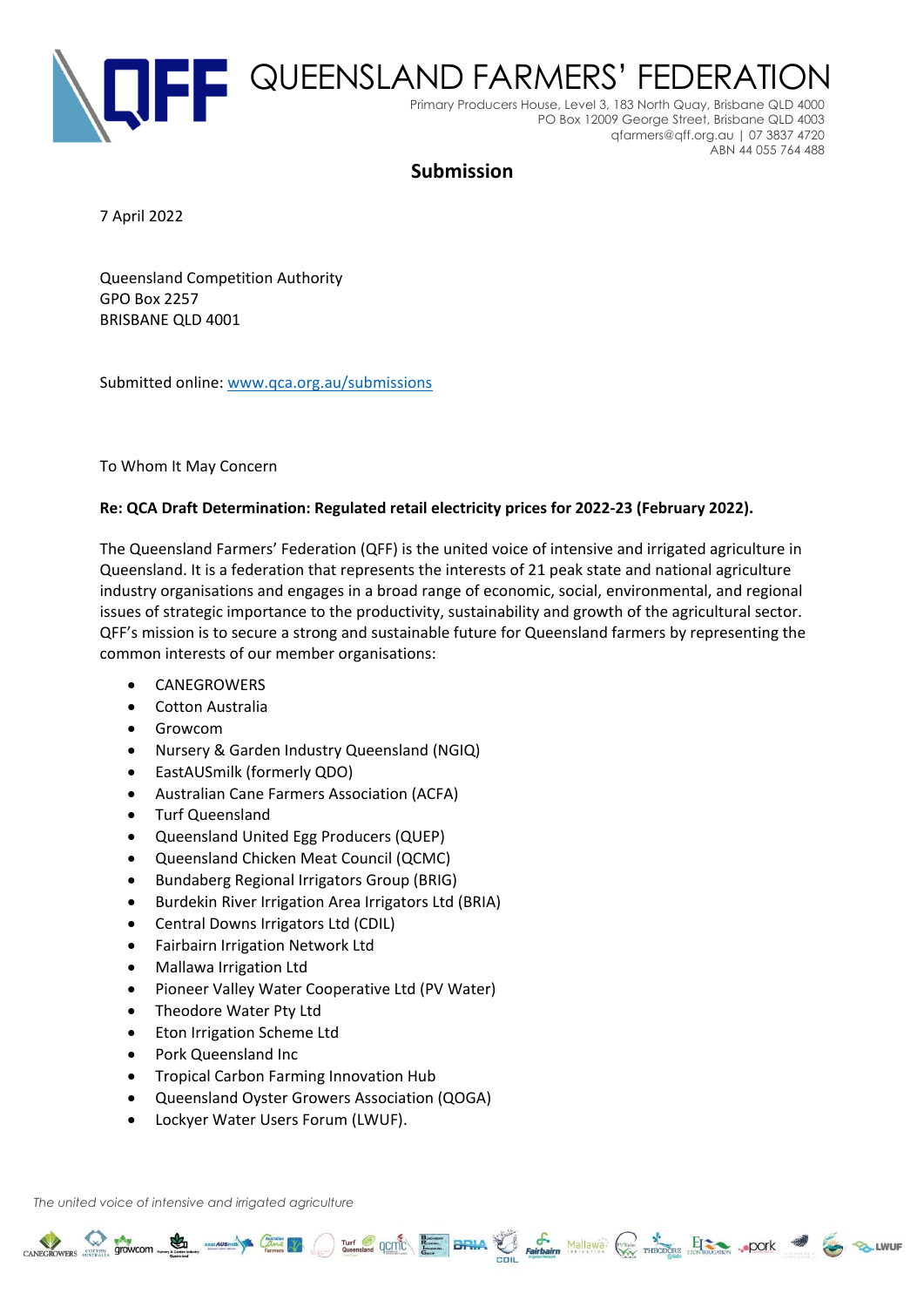

QFF welcomes the opportunity to provide comment on the QCA Draft Determination: Regulated retail electricity prices for 2022-23 (February 2022). We provide this submission without prejudice to any additional submission from our members or individual farmers.

#### **Summary**

QFF note the key areas that we wish to address in this submission are detailed below and can be summarised as:

- Equitable pricing.
- Removal of the solar bonus scheme from tariff charges.
- Flexible tariffs to reflect the requirements of seasonal industries.
- Target of a 16c/kW ceiling on all tariffs.
- Thresholds for small customers' needs to be increased from 100 to a minimum 160MW.
- Ensure CSO is paid to Ergon network and not to Ergon retail.

#### **Overview**

The draft determination delivered on the 25<sup>th</sup> of February 2022, has failed to again provide constructive comments on the major risks impacting the agricultural sector by not addressing the affordability of energy in conjunction with water prices.

QFF has identified numerous issues regarding the ineffective pricing strategies that the QCA has not discussed or explored further with Electric Vehicles (EV) being one new parameter entering and disrupting the electricity market without a plan considering how this extra load on the electricity network will impact tariffs and pricing.

QFF recognises that EV's have been targeted as a focus for the next AER regulatory period (2025-2030) and recognises that it is unable to introduce or amend existing network tariffs before then, however it is strongly advised that energy users are consulted on the proposed impacts that EV's could potentially have on the NEM. As new tariffs are developed, to adjust to the uptake of EV's and the demand on the network, its vital this is undertaken in a sustainable way that limits impacts to the system. It is imperative that the introduction of a new tariff is cost-reflective to encourage users of EV's to charge at optimal times to limit pressure on the network. QFF recommends that the development of a new EV tariff does not require other tariff users to subsidise any additional network and or retail costs that are associated with an EV specific tariff.

Delivering affordable electricity and balancing energy loads, are reliant on flexible, competitive, and affordable tariffs to reflect seasonal requirements in the agricultural industry. QFF has previously noted that with an outdated pricing framework, we will continue to not only see electricity prices increase, but will see an unsustainable use of energy loads, as other energy sources are implemented to help keep businesses sustainable.

## **Equitable Pricing**

Affordable tariffs are a main driver of sustainable business. Affordability has been previously identified as 16 cents per kilowatt hour (ceiling price), based on the network costs (N component) and retail costs (R component) not exceeding 8 cents per kilowatt each. Providing an affordable tariff, with competitive pricing will allow stability and future growth for farm businesses who are currently unable to plan more than a year ahead of time, due to the unstable nature of the electricity network framework. QFF continues to support the CSO being paid to the Ergon network and not Ergon retail.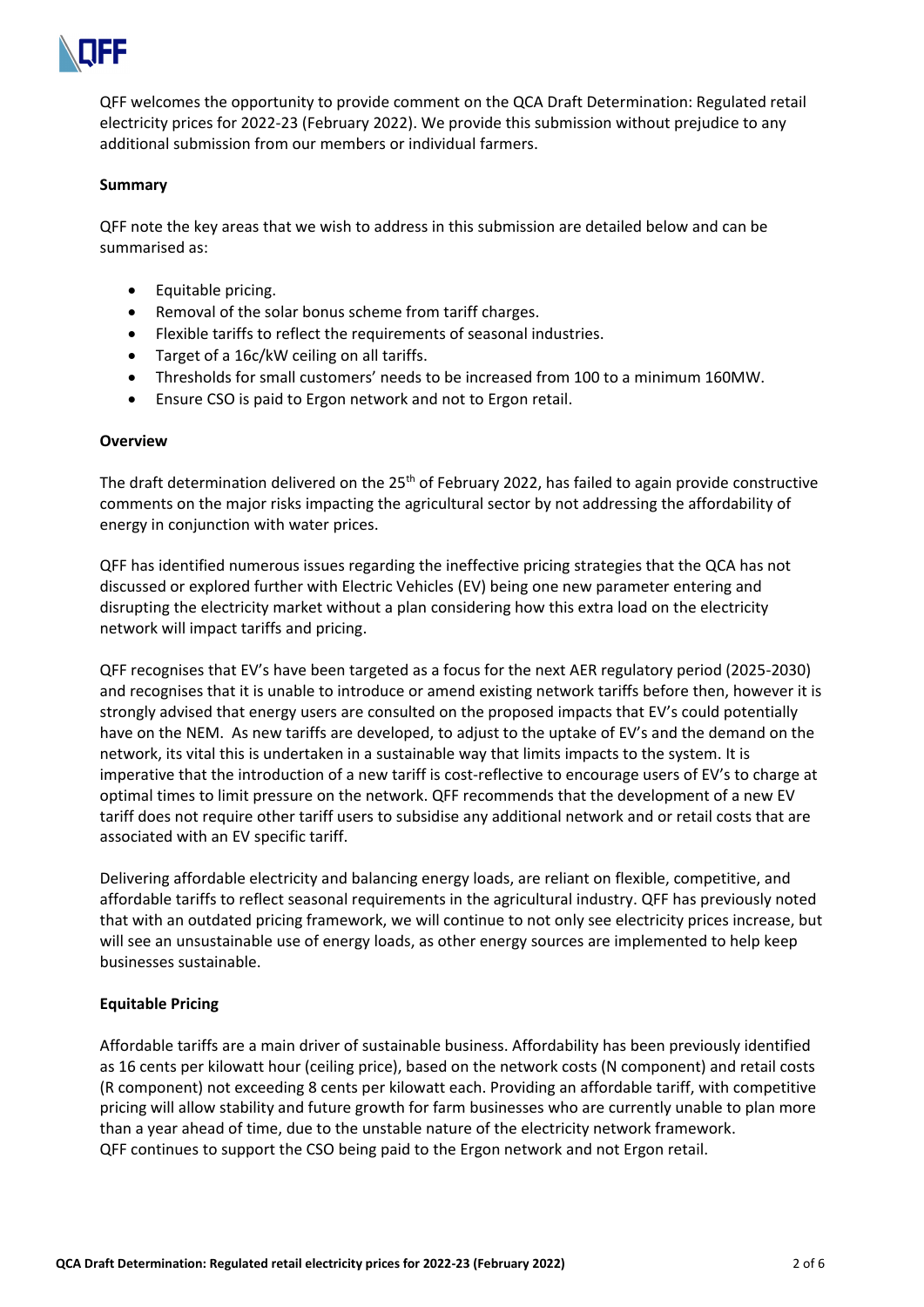

Allowing a non-competitive framework for the CSO component, is hindering the competitive nature of the retail electricity market. QFF strongly suggests that these factors are incorporated into the pricing framework when undertaking the proposed delivery of affordable and sustainable electricity for Queensland. It is essential that the QCA have regard to consider their obligations under the *Queensland Competition Authority Act 1997*, Section 76, (3)(c) that assesses the social welfare and equity considerations including community service obligation, and the availability of goods and services to consumers. It is important to note that under the scope of this review in accordance with the *Electricity Act 1994*, Part 2, (3)(d) the QCA must also have regard to ensure that the interests of customers are protected.

As previously noted in QFF's Interim Consultation Paper (ICP) submission, Minister's letter and delegation to the QCA, further noted that there was an introduction of Tariff 12B from the 1<sup>st</sup> of January 2021 and was referenced by Minister De Brenni as a 'solar soaker' tariff.<sup>1</sup> This tariff is available between the hours of 9.00am to 4.00pm with a daytime off-peak network component of 4.24c/kWh. In line with these changes and to ensure greater affordability for other time of use tariffs used in the agricultural sector, QFF, again requests an investigation be undertaken on the potential for tariff 22B to become a solar soaker tariff for small business customers and irrigators. <sup>2</sup> QFF requests that the QCA seek a direction to investigate this further as an option to help small business customers and irrigators.

Incorporating a lower rate for tariff 22B would not only assist irrigators and small businesses in affordability and productivity challenges, but it would also further assist in the optimisation of existing network tariffs and under the delegation address the appropriateness and meaningful tariff options available for customers in regional Queensland.

The QCA set a series of questions in its ICP, that when answered as part of the draft determination, regarded all comment as beyond the scope of the review. We understand the framework in which the QCA operate and are delegated by the Minister on a series of topics, however questions have been asked of stakeholders with proactive answers and solutions provided. Without an avenue to pursue a consultation process that allows questions to be answered, these issues will continue to arise. QFF requests the QCA to seek direction from the government to extend the scope of review, for further consultation with stakeholders. Many issues addressed in the previous ICP, and the draft determination do not address the issue with equitable pricing, which is continuing to put pressure on the agricultural sector to the point of some businesses becoming unviable. The delegation outlines the commitment to delivering affordable electricity prices for households and businesses which is fundamental to driving economic recovery for regional Queensland. 3

The QCA has an obligation under the delegation to deliver affordable pricing, to assess the actual costs of making, producing or supplying the goods or services; the effect of the price determination on competition in the Queensland retail electricity market; and any matter they are required by the delegation to consider pursuant to the *Electricity Act 1994,* s. 90(5)(a)(b). 4

Not having regard to delivering affordable electricity prices and utilising modelling for prices that is monopolised by one consultant, is contrary to the *Queensland Competition Authority Act 1997, (QCA Act* 

<sup>3</sup> Mick de Brenni MP, Minister for Energy, Renewables and Hydrogen Minister for Public Works and Procurement, Minister's letter and delegation, [\(ministerial-letter-and-delegation-elctricity-prices-2022-23.pdf \(qca.org.au\)\)](https://www.qca.org.au/wp-content/uploads/2021/12/ministerial-letter-and-delegation-elctricity-prices-2022-23.pdf) (December 2021).

<sup>&</sup>lt;sup>1</sup> Mick de Brenni MP, Minister for Energy, Renewables and Hydrogen Minister for Public Works and Procurement, Minister's letter and delegation, [\(ministerial-letter-and-delegation-elctricity-prices-2022-23.pdf \(qca.org.au\)\)](https://www.qca.org.au/wp-content/uploads/2021/12/ministerial-letter-and-delegation-elctricity-prices-2022-23.pdf) (December 2021). <sup>2</sup> [20220119-QFF-Submission-to-QCA-QCA-Interim-consultation-paper-Regulated-retail-electricity-prices-for-2022-23-Dec-2021-](https://www.qff.org.au/wp-content/uploads/2017/04/20220119-QFF-Submission-to-QCA-QCA-Interim-consultation-paper-Regulated-retail-electricity-prices-for-2022-23-Dec-2021-WEB.pdf) [WEB.pdf](https://www.qff.org.au/wp-content/uploads/2017/04/20220119-QFF-Submission-to-QCA-QCA-Interim-consultation-paper-Regulated-retail-electricity-prices-for-2022-23-Dec-2021-WEB.pdf)

<sup>4</sup> QCA Regulated retail electricity prices in reginal Queensland, Draft determination 2022-23 [Regulated retail electricity prices in](https://www.qca.org.au/wp-content/uploads/2022/02/draft-determination_-main-report.pdf)  [regional Queensland 2022](https://www.qca.org.au/wp-content/uploads/2022/02/draft-determination_-main-report.pdf)–23 (qca.org.au).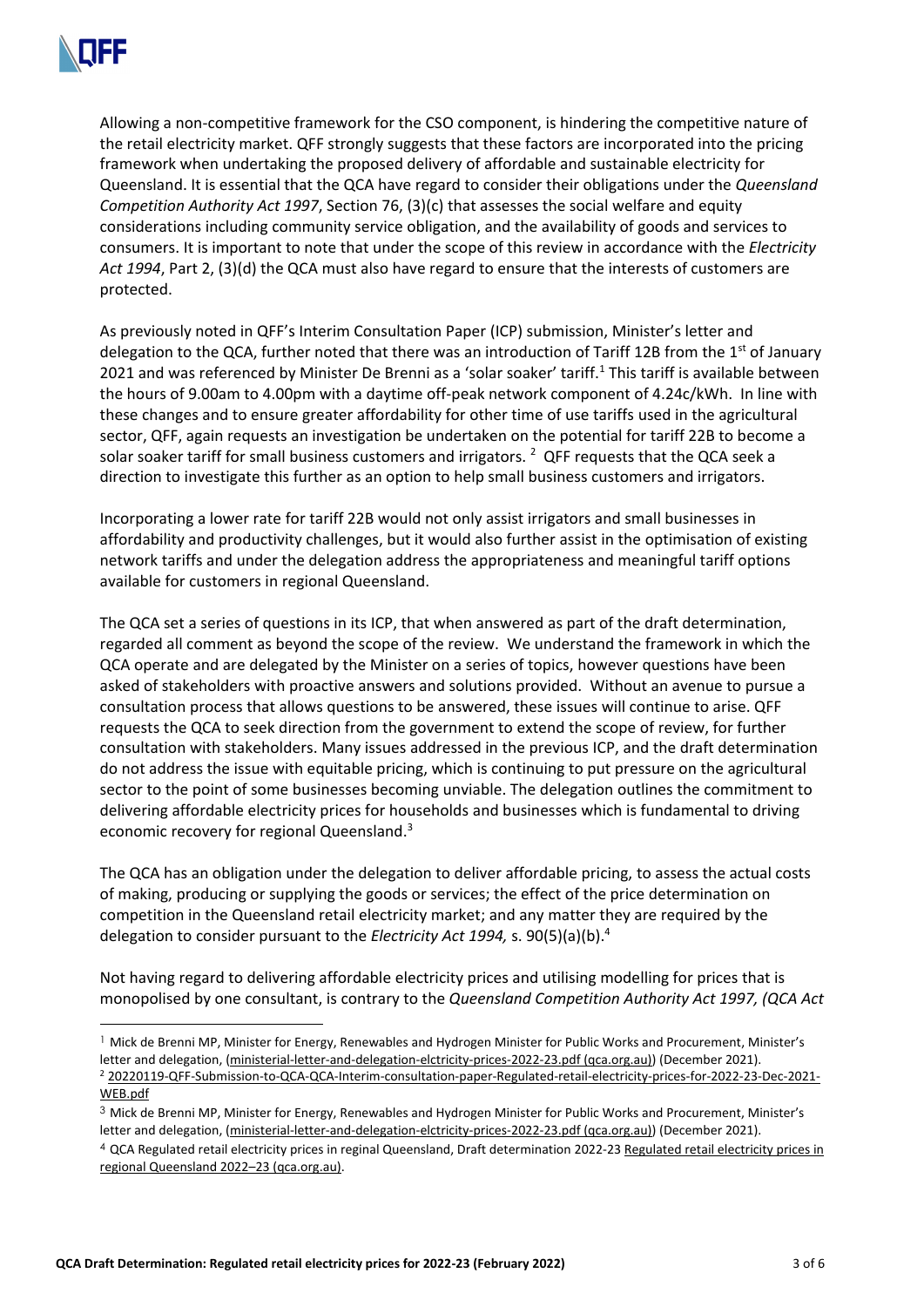

*1997)* Part 3 Pricing practices relating to monopoly business activities, Section 26, matters to be considered by authority for investigation.

Section 26, under the *QCA Act 1997*, Matters to be considered by authority for investigation:

- (1) In conducting an investigation under this division, the authority must have regard to the following matters –
- (a) The need for efficient resource allocation;
- (b) The need to promote competition;
- (c) The protection of consumers from abuses of monopoly power;
- (d) social welfare and equity considerations including community service obligations, the availability of goods and services to consumers and the social impact of pricing practices.

Efficient resource allocation, the promotion of competition, and protecting consumers from the abuses of monopoly power is a necessary component of the scope of this review, under the *QCA Act 1997*. As such, it is important to note that ACIL Allen, is the sole consultant providing advice to the QCA on electricity pricing for Queensland energy consumers. QFF have continually advised the QCA of the issues relating to pricing and inconsistencies, which do not take into effect social welfare and equity considerations, including the community service obligation (CSO) and the long-term impacts of the pricing practices the QCA oversee. QFF has and will continue to advocate for equitable pricing, and to ensure the CSO is paid to Ergon network and not to Ergon retail.

It is necessary to itemise these issues, because over the next five years energy bills will continue to rise, and there is little evidence to suggest that modelling is being carried out to display this impact to consumers. There has been no consultation or surveys conducted on what consumers think about the increase in their electricity bills and how these increases will impact the sustainability of their businesses.

Importantly as part of these increases, the AEMO average annual Queensland wholesale price year to date, for the 2022 financial year is \$122.80 MWh.<sup>5</sup> The Ergon Retail prices for financial year 2021-22 were based on a wholesale price of \$67.76 and Ergon Retails draft financial year 2022-23 wholesale price is based on \$86.74/MWh.<sup>6</sup> The final Ergon Retail wholesale price will be increasing to reflect the rise in the wholesale market since January 2022, when consultants ACIL Allen, provided its cost of energy report to the QCA for regulated retail prices for regional Queensland. It is worth noting that ACIL Allen has also provided essentially the same energy cost report to the AER for the 2022-23 Default Market Offer for South East Queensland customers.<sup>7</sup> QFF requests the QCA investigate the matters it must consider pursuant to its obligations under Section 26 (d), of the *QCA Act 1997.*

With the electricity market experiencing continual increases, in inequitable pricing, along with inefficient tariffs, tariff reform is required in Queensland. The continued use of the N+R methodology to determine notified prices, still lacks transparency and to date has not been effective in establishing costreflective tariffs for irrigators and the agricultural sector. A long-term strategy to integrate tariff reform is necessary, and to retain any transitional tariffs until the end of the current regulatory pricing period, which concludes in 2025.

It is understood that obsolete tariffs are necessary to maintain productivity of the network and establish a standardised regulatory framework for load control, however it is paramount that data utilised in providing the foundation for obsolete and transitional arrangements is thoroughly investigated and

<sup>5</sup> [AEMO | Australian Energy Market Operator;](https://aemo.com.au/) [AEMO | NEM data dashboard](https://aemo.com.au/Energy-systems/Electricity/National-Electricity-Market-NEM/Data-NEM/Data-Dashboard-NEM)

<sup>6</sup> ACIL Allen, Estimated energy costs, (February 2022)[; Report \(qca.org.au\)](https://www.qca.org.au/wp-content/uploads/2022/02/acil-allen-energy-cost-report-feb-2022.pdf)

 $^7$  ACIL Allen, Default Market Offer 2022-23 (February 2022)[; Draft decision | Australian Energy Regulator \(aer.gov.au\);](https://www.aer.gov.au/retail-markets/guidelines-reviews/retail-electricity-prices-review-determination-of-default-market-offer-prices-2022%E2%80%9323/draft-decision)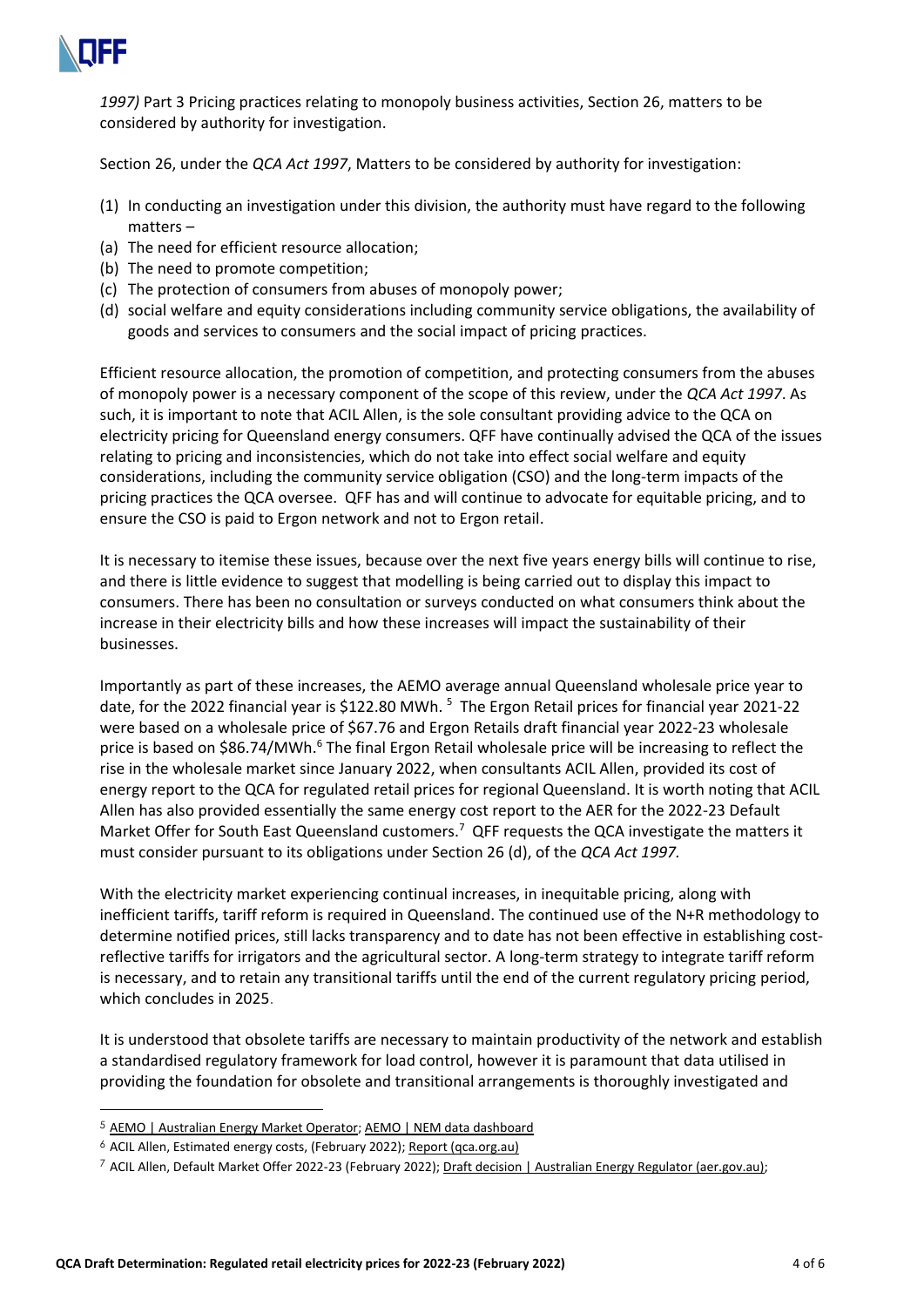

customers consulted. Recent management of obsolete tariff arrangements have left some customers with little options, other than to obtain tariffs less suitable and at a higher charge, such as some customers in St George, with pricing in some areas becoming unsustainable. As such, it is vital that the 2022-23 pricing determination supports matters pursuant to Section 90 (5) of the *Electricity Act 1994*. 8

## **Small and Large Customer Thresholds**

QFF continues to support the threshold for small customers to be raised to a minimum of 160MWh pa. QFF has been continually advocating that the Queensland Government increase the small business customer threshold for 100MWh per year to 160MWh per year. QFF disputes the proposition that a small business (outside the professional and service industries) will only consume 100MW or less per annum.<sup>9</sup> Under all definitions of a small business for the intensive agricultural sector, electricity consumption will be more than 100MW.

## **Ensure CSO is paid to Ergon Network and not to Ergon Retail**

Retail opportunities in regional Queensland need to be made more visible where Retailers and Network Providers ensure Market Offers, Network Tariffs and QCA pricing comparison calculators readily available to customers in a clear and understandable manner. The security of tariff equalization via the CSO for Regional Queensland customer needs to be maintained via the QCA and regulated networks where clear visibility of payments is legislated.

QFF recommends that the QCA promote and support greater competition in the electricity market in Queensland with the allocation of the CSO being paid to the Ergon Network. This will allow increased competition with other retailers for electricity pricing in Queensland.

## **44 cents /kwh Solar Feed in Tariff**

QFF does not support the solar rebate being charged to all electricity users. The solar rebate must be paid from consolidated revenue again and not tariff charges. Although these charges are approved and regulated by the AER, they are matters that need to be addressed by the QCA with the Queensland Government.

## **Summary**

Any tariff designed to meet electric vehicle charges, needs to be a cost reflective tariff, which includes network upgrades. Any costs to upgrade must be quarantined, to avoid disbursement of costs across the network.

As previously noted in QFF's submission to the QCA,<sup>10</sup> network charges are yet to thoroughly address the cost build up components and tariffs that reflect the seasonal use of the electricity by the agricultural sector. The QCA need to reconsider alternative notified pricing to the current N+R approach

<sup>8</sup> Section 90 (5) of the *Electricity Act 1994,* [Electricity Act 1994 \(legislation.qld.gov.au\).](https://www.legislation.qld.gov.au/view/pdf/inforce/current/act-1994-064)

<sup>9</sup> 'Small business' is defined differently by regulators in Australia depending on the laws they administer. For example, ASIC regulates many businesses that are 'small proprietary companies', which means a company with two out of these three characteristics: an annual revenue of less than \$25 million; fewer than 50 employees at the end of the financial year; and consolidated gross assets of less than \$12.5 million at the end of the financial year. The Australian Taxation Office defines a small business as one that has annual revenue turnover (excluding GST) of less than \$2 million. Fair Work Australia defines a small business as one that has less than 15 employees. Despite these differences, many regulators have informally adopted the definition of 'small business' used by the Australian Bureau of Statistics (ABS), which is a business that employs fewer than 20 people.

<sup>10</sup> [20210423-QFF-Submission-to-QCA-QCA-Draft-Determination-Regulated-retail-electricity-prices-for-2021-22-WEB.pdf](https://www.qff.org.au/wp-content/uploads/2017/04/20210423-QFF-Submission-to-QCA-QCA-Draft-Determination-Regulated-retail-electricity-prices-for-2021-22-WEB.pdf)